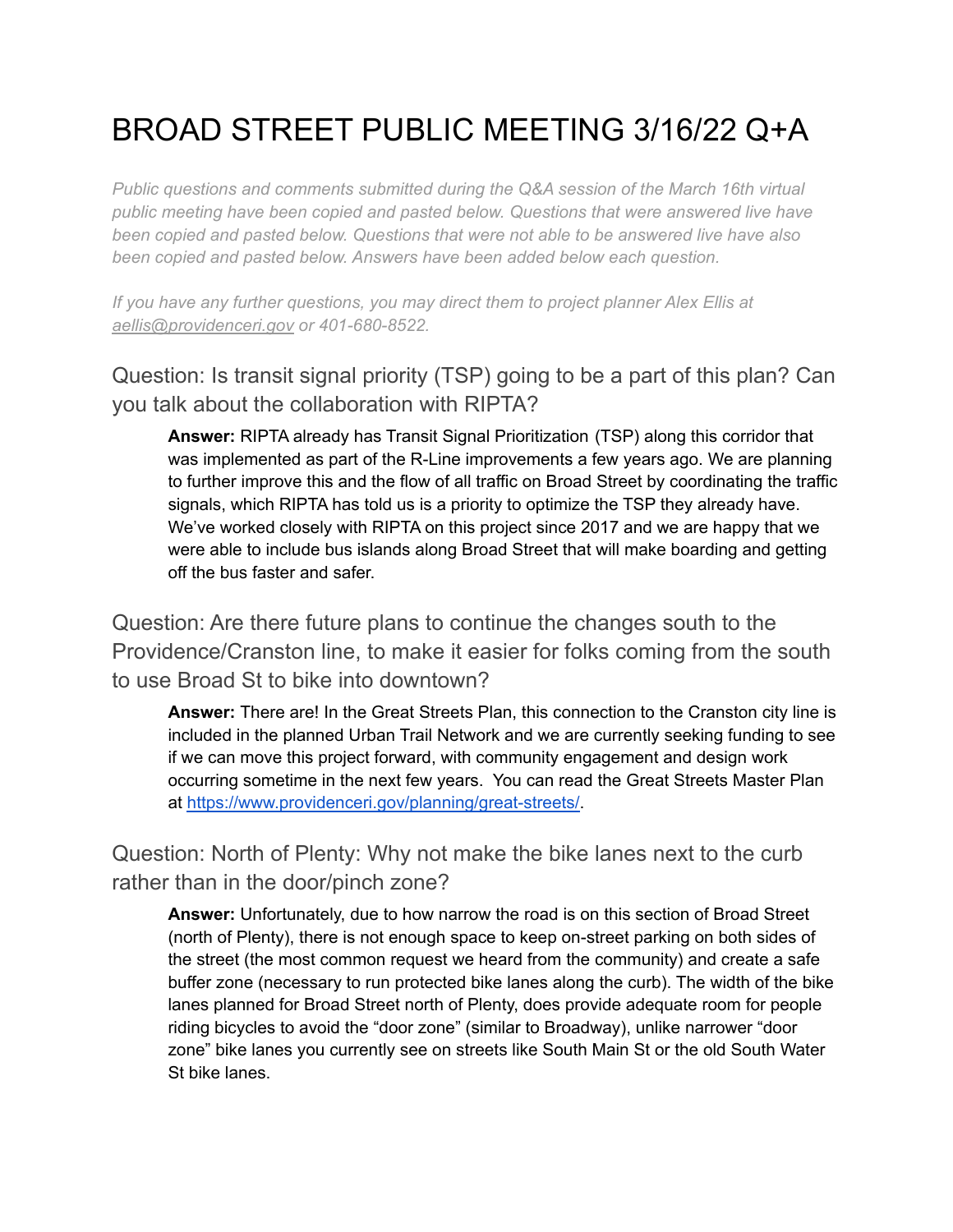Question: This project is so exciting! I am a RWP Zoo member, and I frequently take the R-Line bus down Broad and walk in to the Zoo. Are there improvements being made to this park entrance? Does the Zoo plan to make a more walkable entry for transit rider/pedestrians coming from Broad Street?

**Answer:** Yes! The Roger Williams Park Gateway Center is under construction on a similar timeframe to this project, and will provide an improved park entrance at the former site of El Fogon, opposite Aldrich St. You can learn more about the Gateway center by contacting Mark Mundorf at [mmundorf@providenceri.gov](mailto:mmundorf@providenceri.gov) or 401-340-8104. The Great Streets Master Plan also calls for improvements along Hawthorne Ave as it goes into the Park to make the existing connection even better. You can read the Great Streets Master Plan at..

Question: Can you please explain again what is happening next to Grace Church cemetery and the Friendship/Pine connections? What has been the conversation with UHaul about the plans at Grace Church Cemetery?

**Answer:** Although our original plans called for bike lanes along Grace Church Cemetery, we have decided to remove those few blocks of bike lanes from the project after talking with community members (between Pine and Hayward). North of Pine Street, Broad Street will be restriped as it is today, with parking on both sides. Between Friendship and Pine streets, there will be a bike lane in the northbound direction, but no bike lane in the southbound direction so that we can keep on-street parking on both sides of Broad Street between Pine & Friendship. South of Friendship Street (where Broad is a bit wider) there will be bike lanes on both sides and parking on both sides as well. The City reached out to the U-Haul at 863 Broad Street to propose closing some of the curb cuts at their property along Broad Street, which would have allowed more parking to be added along that side of the street, but they were not willing to give up the curb cuts.

## Question: Will there be dedicated bike signals?

**Answer:** Due to the cost of bike signals, we will not be installing them at this time.As funding becomes available to further improve the urban trail on this street, bike signals are something we would like to consider.

Question: How will bicyclists cross Broad Street at intersections to/from the protected trail?

**Answer:** The plans call for "two-stage turn boxes" as places for bike riders/trail users to wait for a gap in traffic before turning left. People riding bicycles in the new bike lanes will use the existing pedestrian signals to know when to cross at signalized intersections. As part of this project, pedestrian signals for crosswalks running parallel to Broad Street will be automated, meaning that they will turn on automatically a few seconds before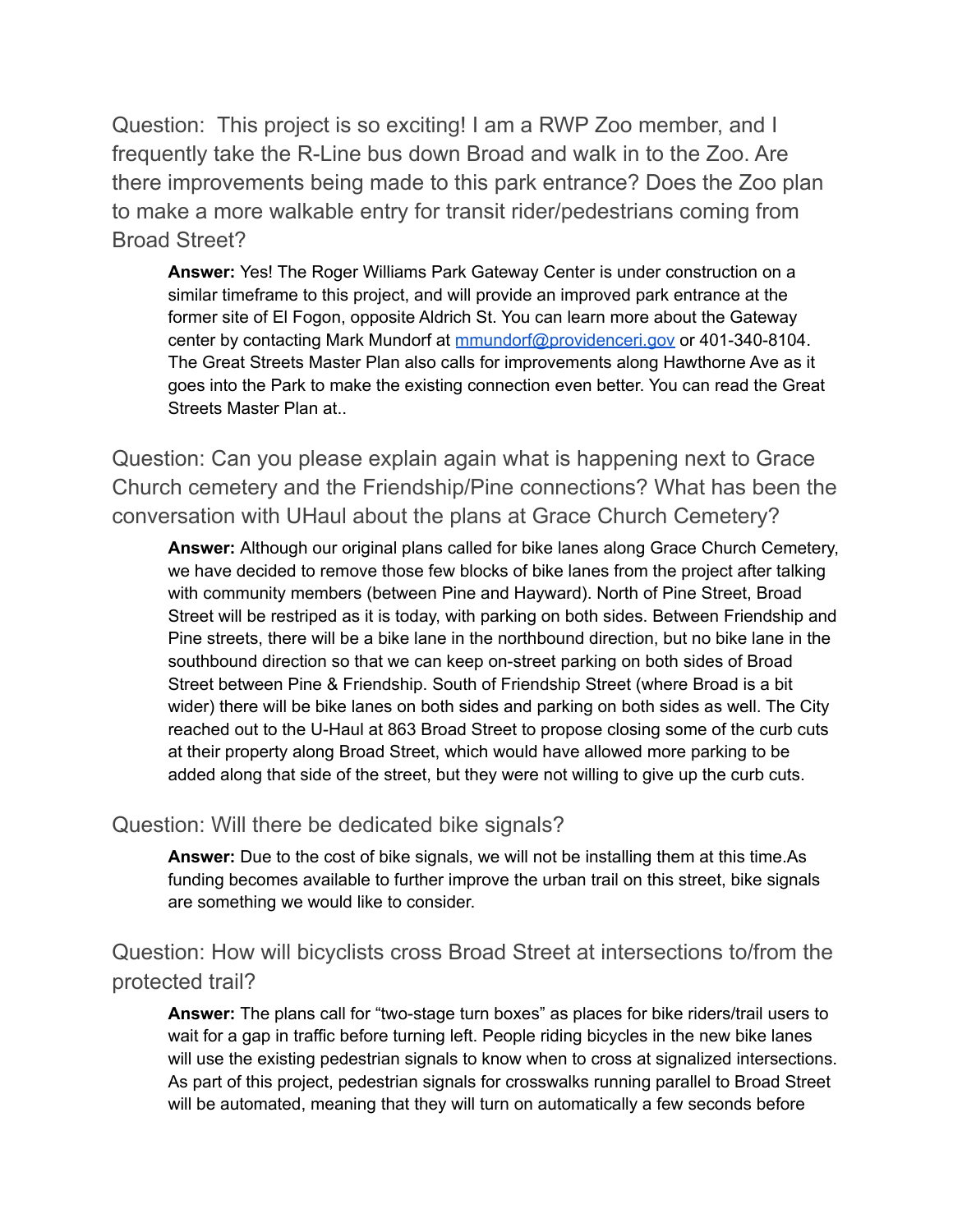cars headed in the same direction get a green light so that they can easily and safety cross the intersection before car traffic begins moving.

Question: Again today I saw someone use a center turn lane on Broad St to go at very dangerous speed past legally moving, stopped for a light traffic (timing themselves to speed through the fresh green); at the places you preserve the turn lanes, will anything be done to preclude this?

**Answer:** The two-way left turn lane in the center of the roadway will be removed as part of this project to make space for the new bike lanes, slow cars down, and prevent this sort of unsafe behavior. The turn lanes that will remain at Thurbers Ave and Potters Ave will be short and are only there to help move left-turning vehicles through the signal. The turn lanes' design will discourage vehicles from passing stopped vehicles as their purpose is less ambiguous and there is only one receiving lane on the far side of the intersection.

Question: Is there any plan to make it difficult for ATVs to use the bike lanes? ATVs/dirt bikes could make it dangerous for bicycle riders.

**Answer:** On some similar projects we did last year, we installed flexible posts on the yellow centerline of two-way urban trails. This discourages wider vehicles such as cars or four-wheelers from using the urban trail.

Question: Is there anyone looking into additional "Complete Street" work within RWP? Cars go really fast along these loops. Would be amazing to have something similar to Central Park with no cars and more space for pedestrians.

**Answer:** Yes! The Parks Department is evaluating what improvements they can make on streets within Roger Williams Park. The Great Streets Master Plan also recommends some improvements to make connections to Elmwood Ave and Broad Street safer and more welcoming for people biking and walking. You can read the Great Streets Master Plan at https://www.providenceri.gov/planning/great-streets/

## Question: Are blueprints on what is going to be done available?

**Answer:** Yes! We will post the detailed striping plan set to the project website along with other materials from this meeting, and we will let attendees of this meeting know when we have done so. We have provided detailed summaries of the plans during past public meetings for this project and the presentations from those meetings are also available on the project website at <https://www.providenceri.gov/planning/citywalk/>.